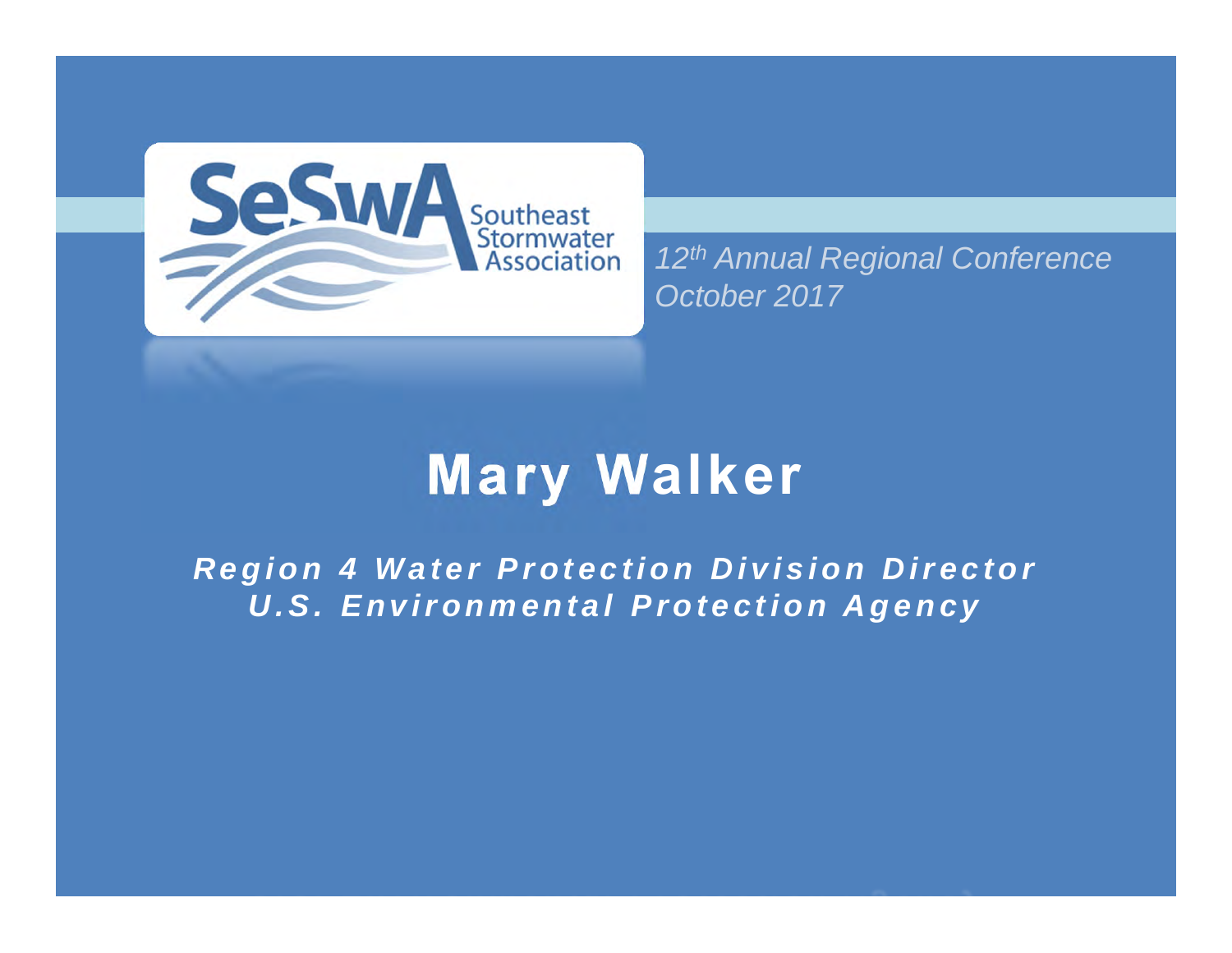### **Agency Transition Update**

#### **Office of Water**



- *Lee Forsgren*
	- *Deputy Assistant Administrator, currently on-board*

#### •*David Ross*

- *Nominee for Assistant Administrator*
- *Pending Confirmation*

#### **Office of Enforcement and Compliance Assistance**

- *Susan Bodine*
	- *Nominee for Assistant Administrator*
	- *Pending Confirmation*
	- *Former AA for Office of Solid Waste and Emergency Response*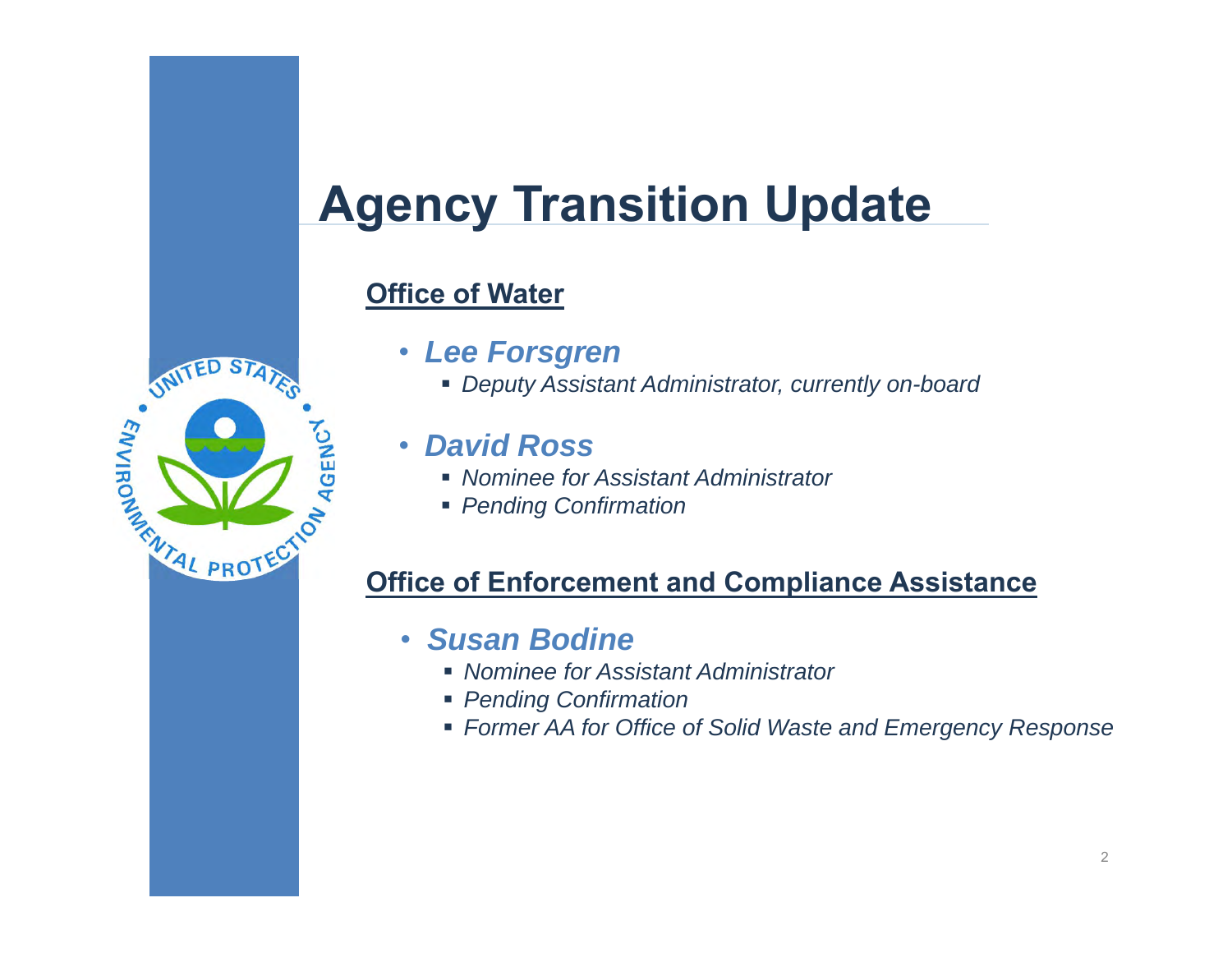#### **Government Reform**

- *Executive Order 13771*
	- Reducing Regulation and Controlling Regulatory Costs
	- Two for One Requirement
	- EPA Public Comment Period and Review of Comments

#### *Executive Order 13781*

•

AGENCY

JNITED ST.

NTAL PROTE

**ENVIRONALS** 

- Reorganizing the Executive Branch
- EPA identified 11 priority areas
	- *Infrastructure – Community Investment*
	- *Expediting Permit Issuance*
	- *Mandatory Industry Reporting*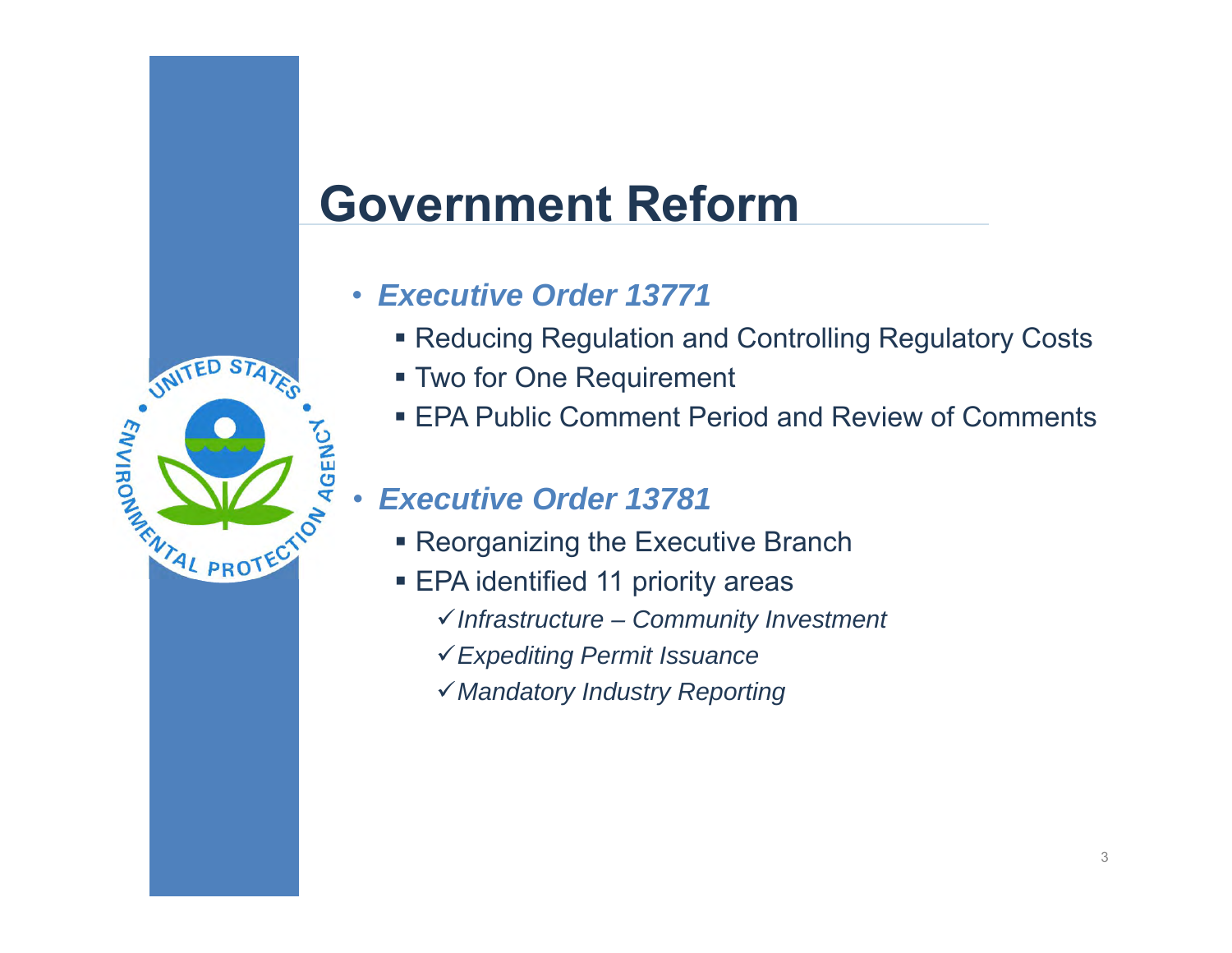### **Waters of the US (WOTUS)**

#### • *By Executive Order*

■ EPA and the Army "shall consider interpreting the term 'navigable waters'" in a manner "consistent with Justice Scalia's opinion"

#### •*Two Step Process*

■ <u>Step One</u>

JNITED STA

WTAL PROTE

AGENC

**ENVIRONAGE** 

- $\checkmark$  Interim Step that Would Re-codify the Regulatory Text that Existed Prior to 2015
- <u>■ Step Two</u>
	- $\checkmark$  Rulemaking Revising the Definition of "Waters Of The U.S."
- *For more information: www.epa.gov/wotus-rule*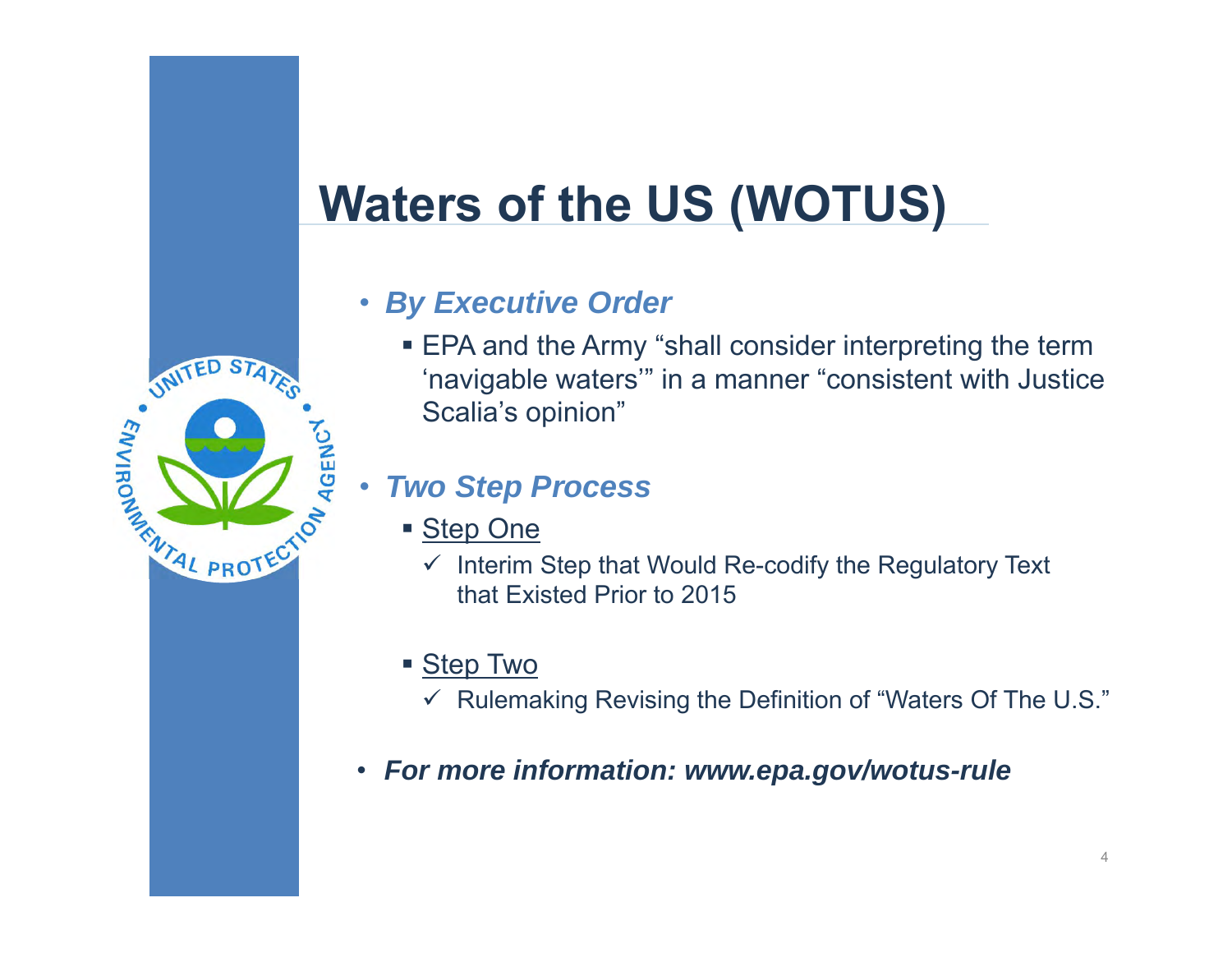### **Waters of the US (WOTUS)**

- *Public Comment Opportunities*
	- <u>■ For Step Two</u>
		- $\checkmark$  Listening sessions to give stakeholders an opportunity to provide pre-proposal recommendations
		- **November 14th (1:00-3:00pm EST) Webinar** for Stormwater, Wastewater and Drinking Water Agencies
		- **October 23rd (9:00-11:00am EST) in-person meetings**  with small entities at U.S. EPA's Headquarters in D.C.
		- **To register:** www.epa.gov/wotus-rule *(Registration closes a week prior to the event)*

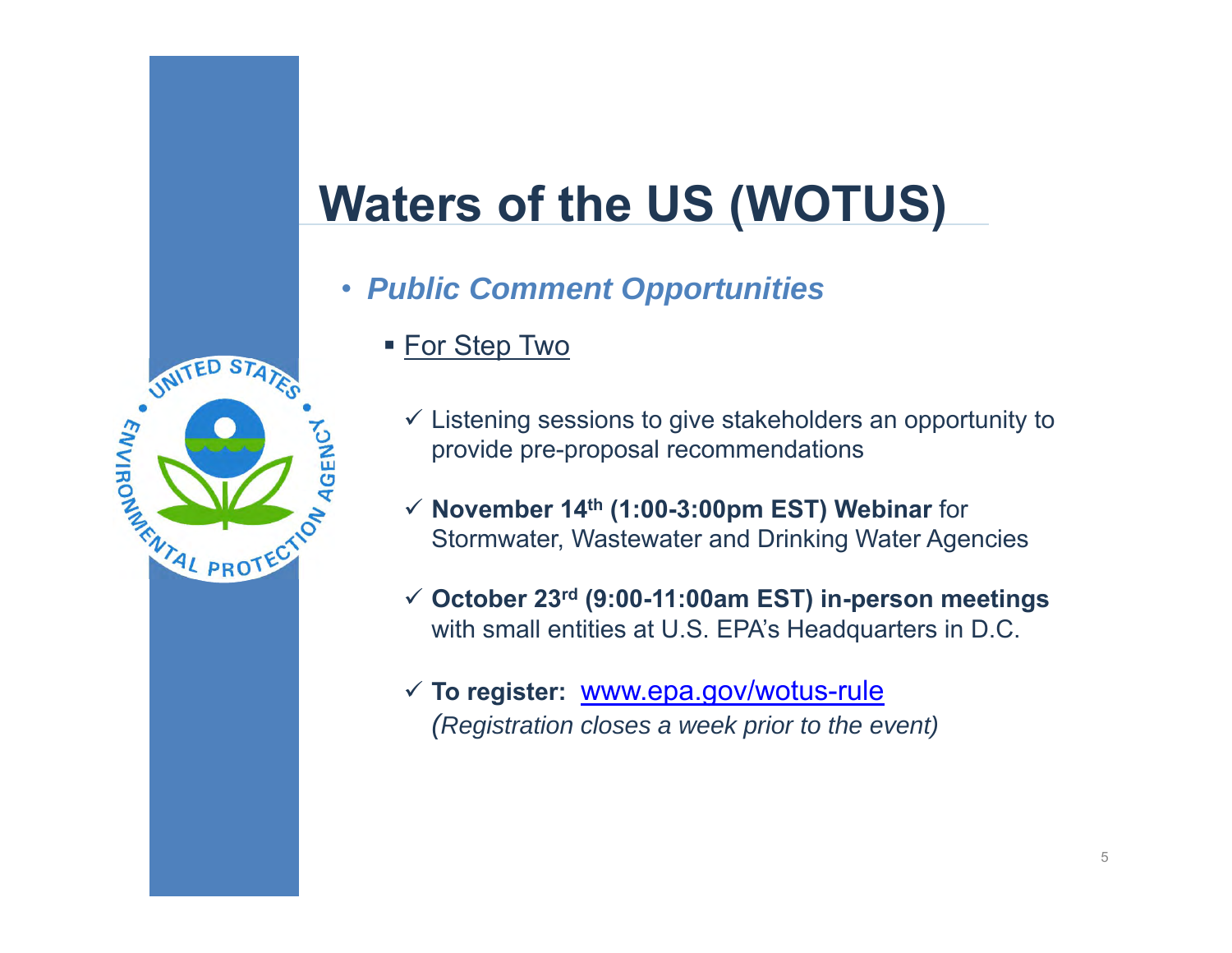## **Community-Based Solutions for Stormwater Management**

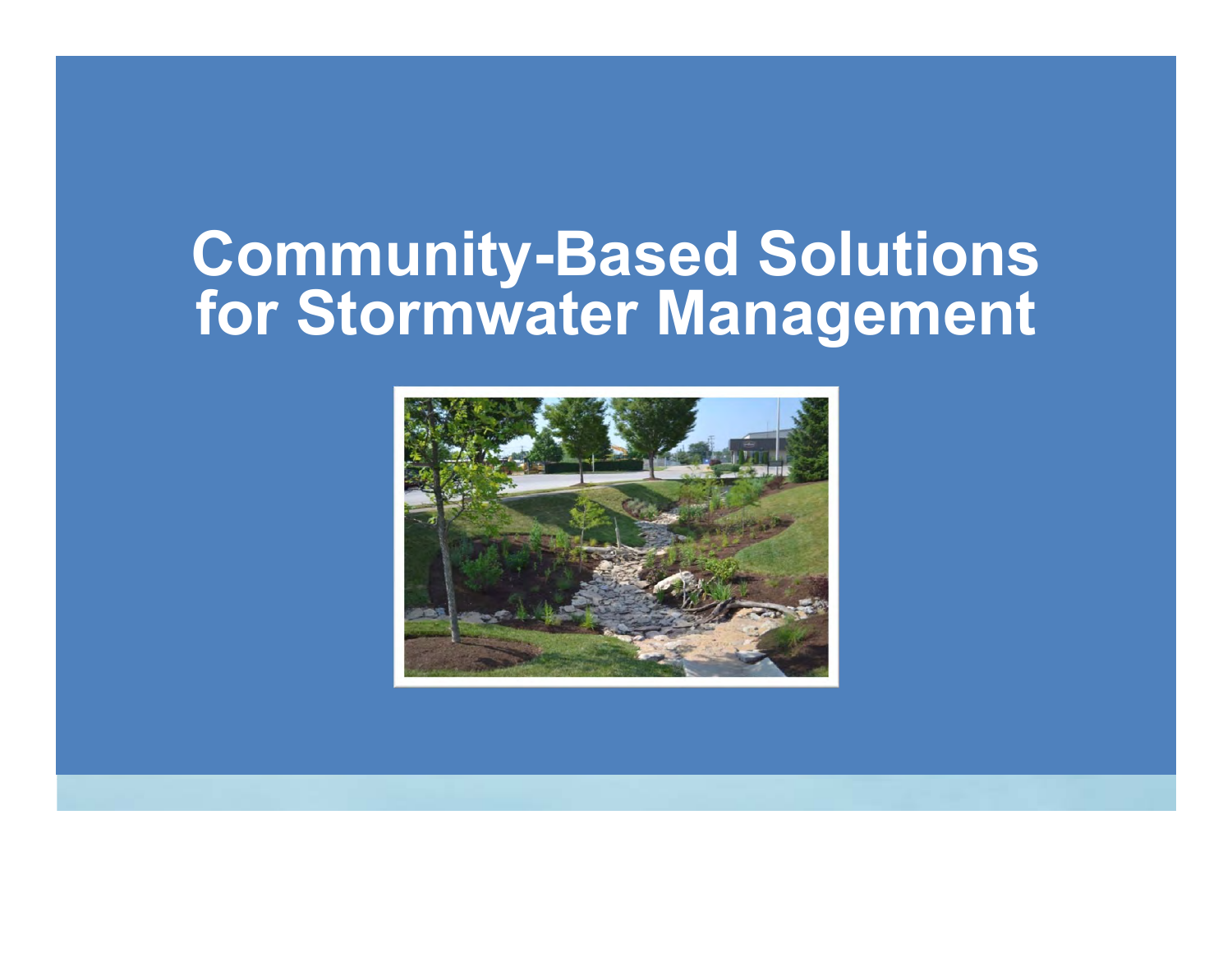#### **COMMUNITY SOLUTIONS FOR** STORMWATER MANAGEMENT

A Guide for Voluntary Long-Term Planning



#### Fall 2016, EPA released a Guide for Voluntary Long-Term **Stormwater Planning**

The guide describes how to align stormwater management with a community's broader plans for economic development, transportation and other infrastructure investments.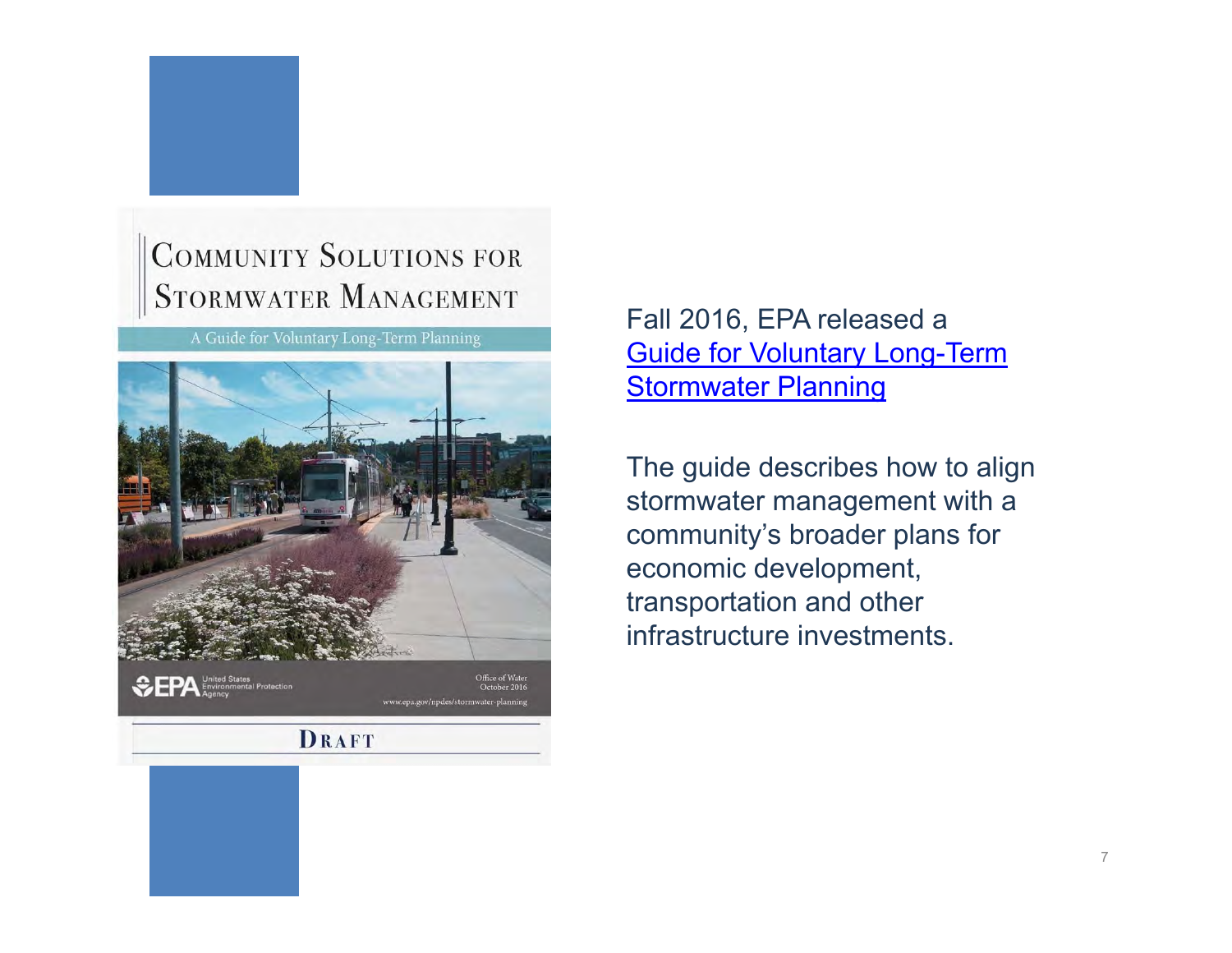#### **Benefits of Long-Term Stormwater Plans**

- Long-term stormwater approaches and investment in infrastructure provide opportunities to leverage funding, reduce costs and lead to multiple community benefits.
	- Avoid missed opportunities to build multi-benefit projects by syncing capital improvements, like road improvements and downtown revitalization, with stormwater controls to control flooding and pollution- *get the biggest bang for the buck*.
	- Explore asset management programs and sustainable financing strategies that build capacity to support reliable infrastructure.
- Communities cannot afford to wait to address the flooding and public health hazards of stormwater.

**Reliable infrastructureCost savings Flood risk reduction Neighborhood amenities New BusinessesRecreational opportunities**

**Improved** 

**resiliency**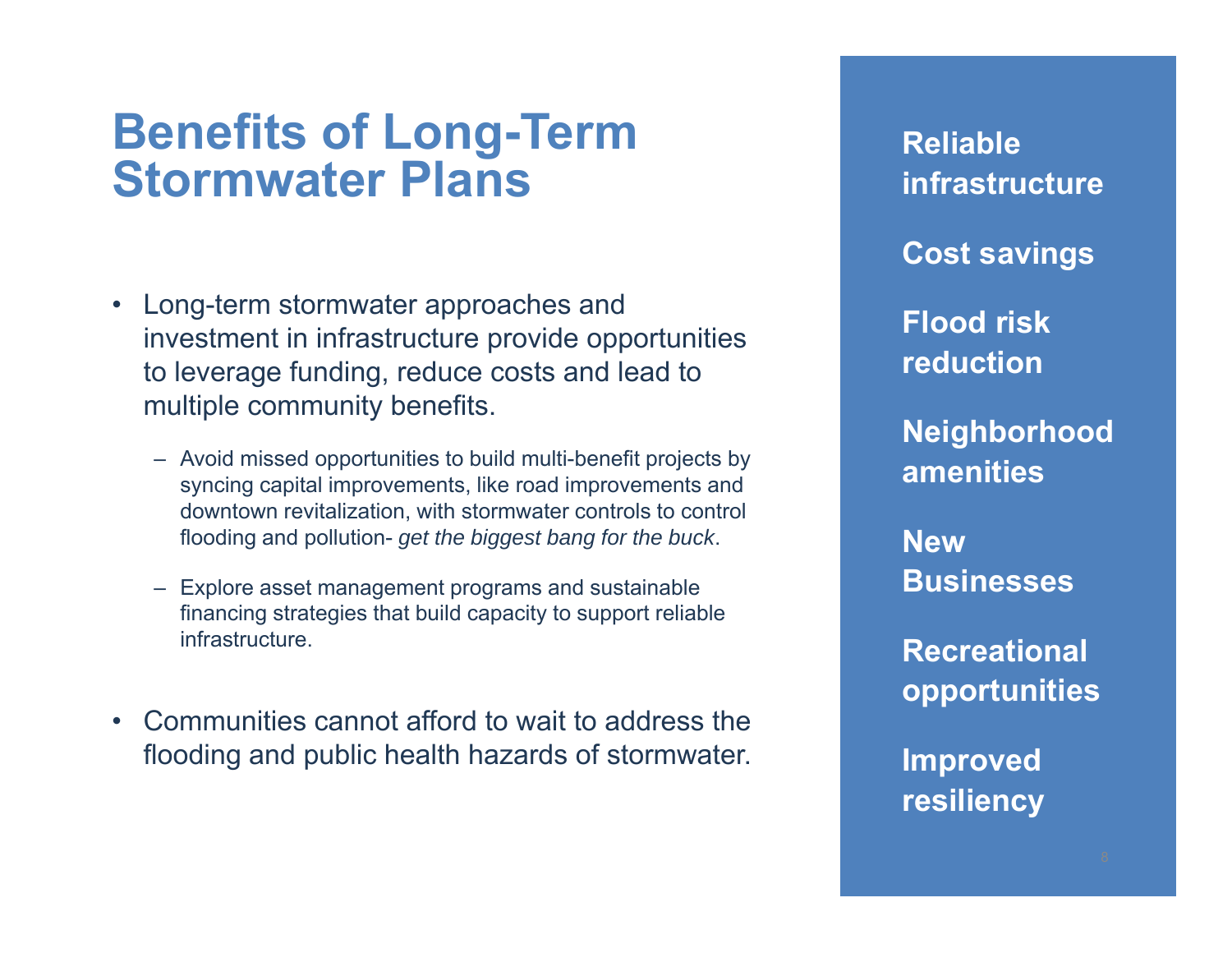#### **Long-term Stormwater Plan Guide and Toolkit**



The Stormwater Toolkit walks the user through the steps to develop a long-term stormwater plan. The steps correspond to those outlined in the Guide.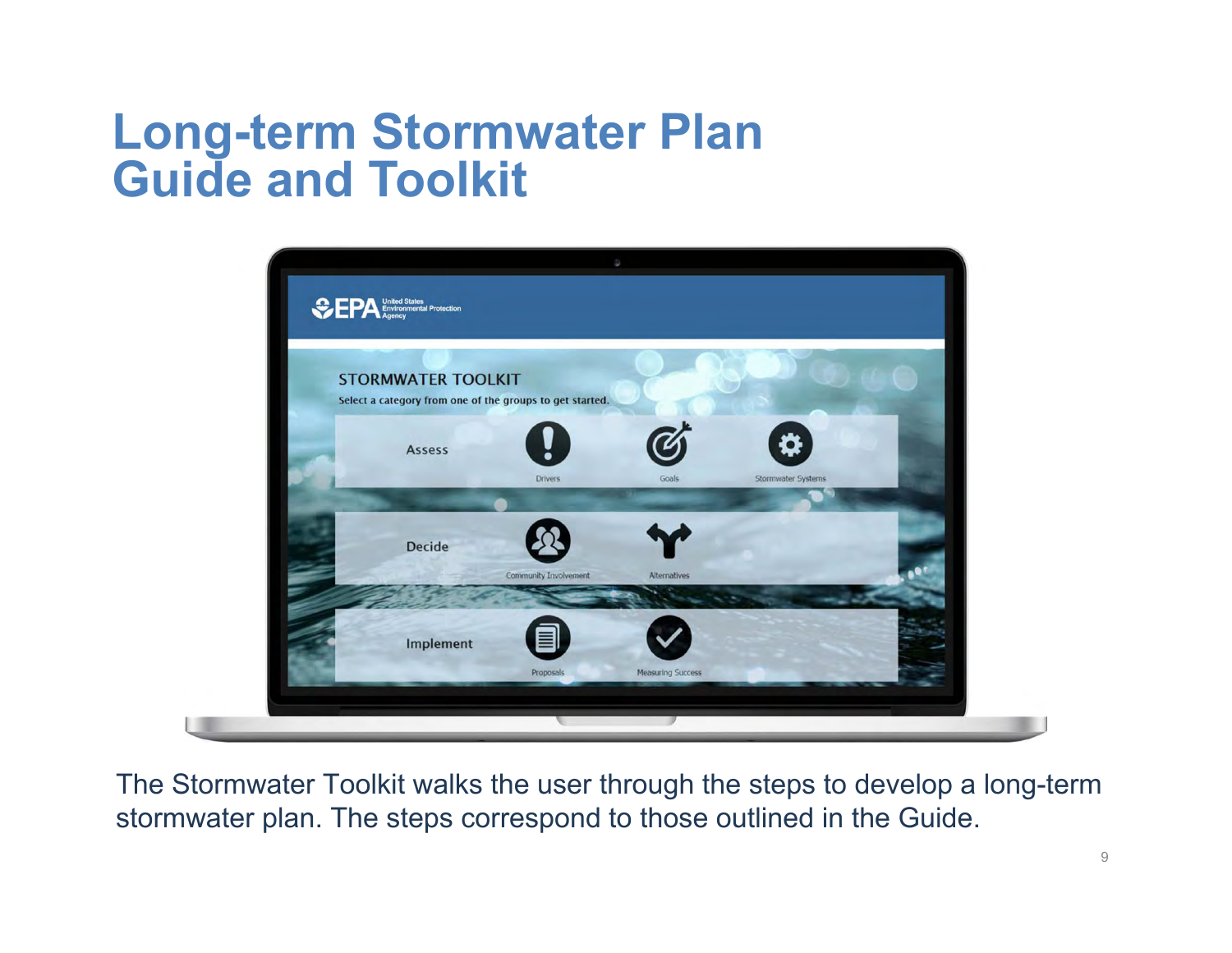### **Technical Assistance Communities**

EPA is collaborating with five communities across the country to help develop long term plans.

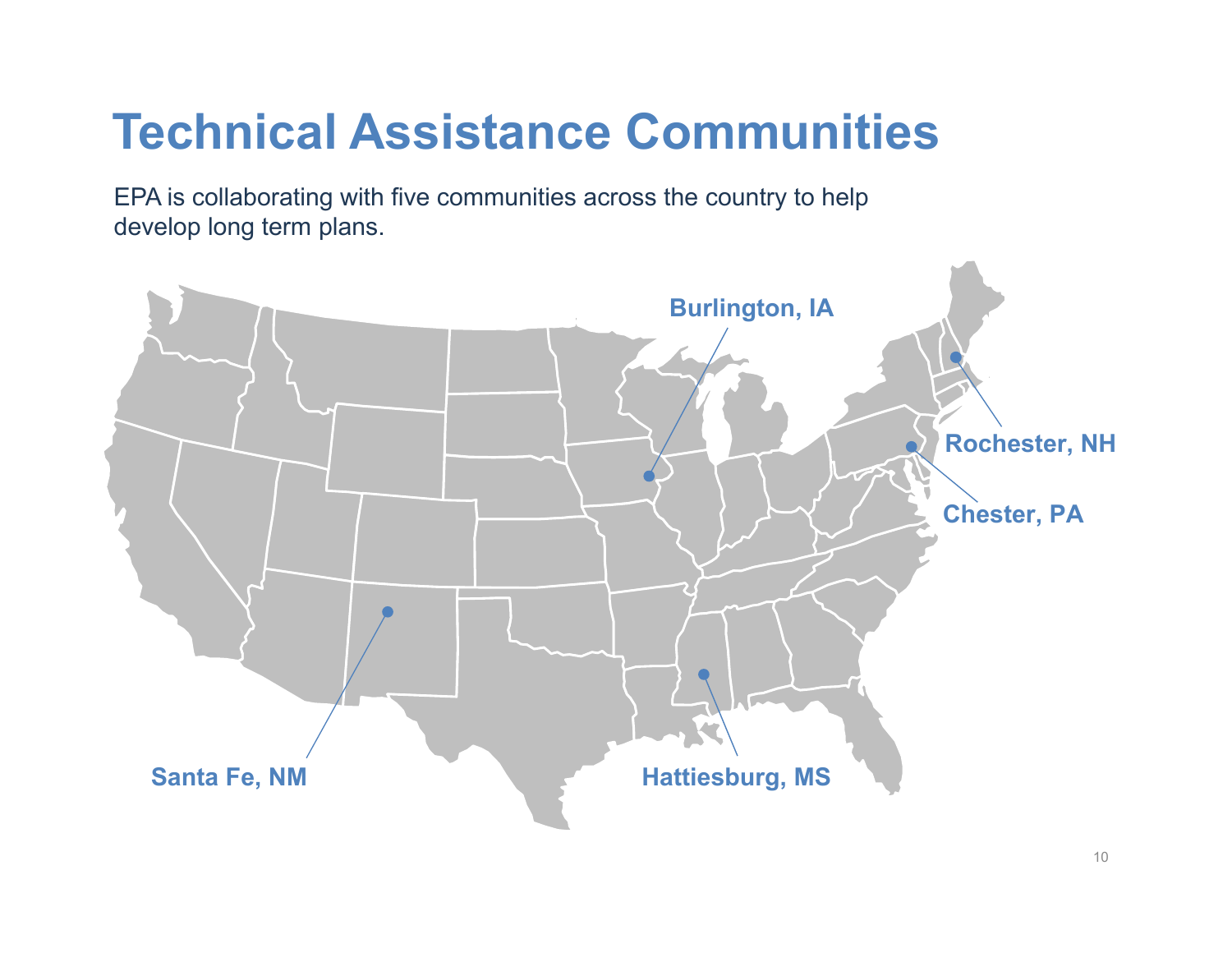# **What challenges does Hattiesburg face?**

| <b>Water</b><br><b>Infrastructure</b>                         | <b>Resiliency</b>                                                             | <b>Development</b><br>(public & private)                                            | <b>Finance</b>                                                           |
|---------------------------------------------------------------|-------------------------------------------------------------------------------|-------------------------------------------------------------------------------------|--------------------------------------------------------------------------|
| Lack of electronic<br>stormwater<br>infrastructure<br>mapping | Loss of CRS rating                                                            | Identifying<br>opportunities for<br>improved SW<br>management in<br>public projects | <b>Budget and funding</b><br>constraints for<br>stormwater<br>management |
| Water, sewer and<br>storm line capacity                       | <b>Flooding (Gordon's</b><br><b>Creek and Leaf</b><br>River)                  | Need green<br>infrastructure                                                        | Employee turnover<br>and cross-training<br>needs                         |
|                                                               | <b>Resiliency for</b><br>natural disasters<br>(e.g. hurricanes,<br>tornadoes) | Adopting and<br>implementing new<br>development and<br>redevelopment<br>standards   | Only stormwater<br>utilitiy in the state                                 |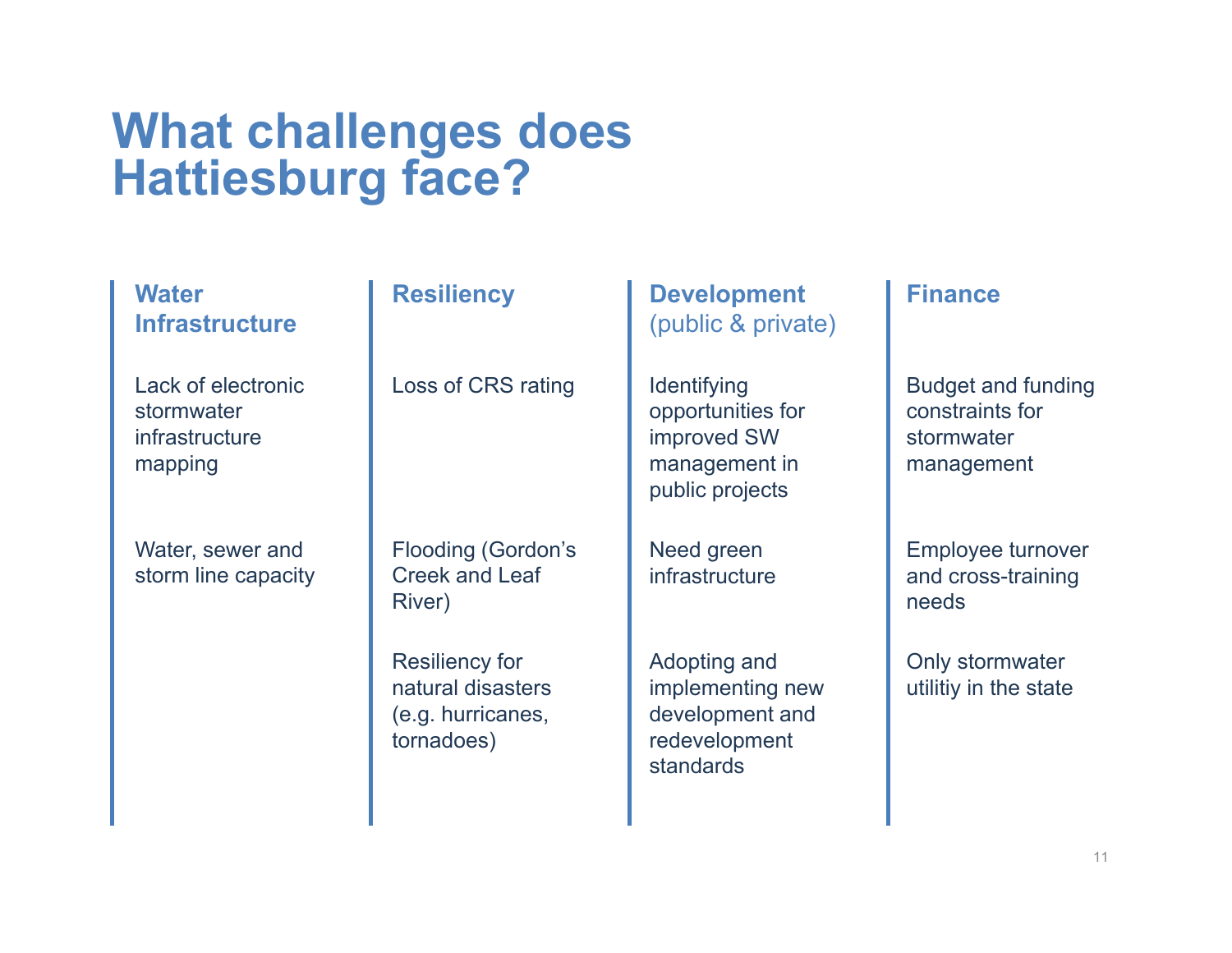### **What does a successful stormwater program in Hattiesburg look like in 20-30 years?**



infrastructure issues in the community

outcomes do you want to achieve?

achieve the long term vision?

implemented and prioritized?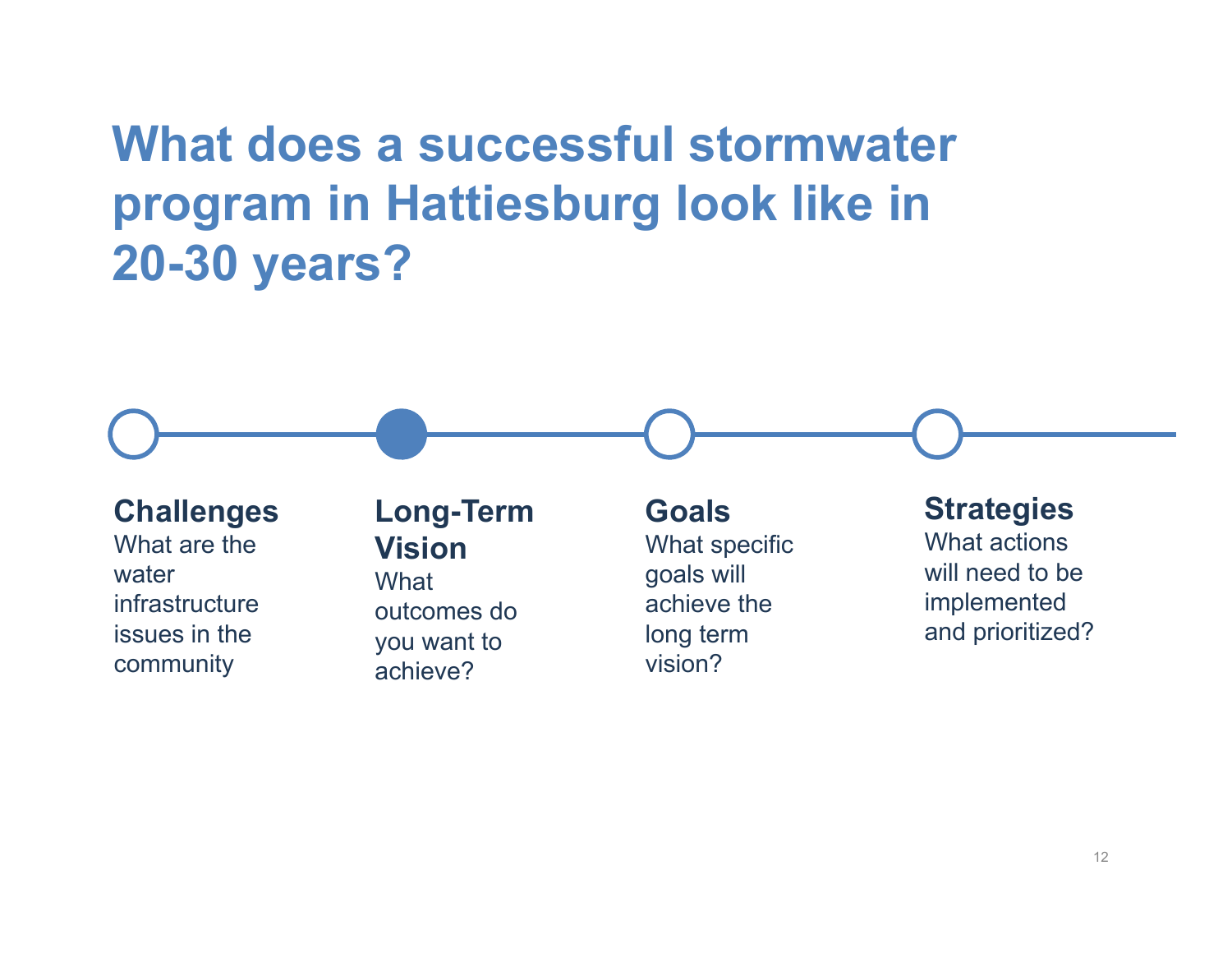#### **Hattiesburg's Goals**



**Goal 1:** Asset management

program



**Goal 2:** Flood **Resiliency** 



**Goal 3:** Finance strategy for stormwater program



**Goal 4:** Community policies for development



**Goal 5:** Stormwater opportunities into public projects



**Goal 6:** Revitalize Hattiesburg waterways



**Goal 7:** Increase watershed collaboration



**Goal 8:** "One Water" approach for drinking water, wastewater and stormwater13